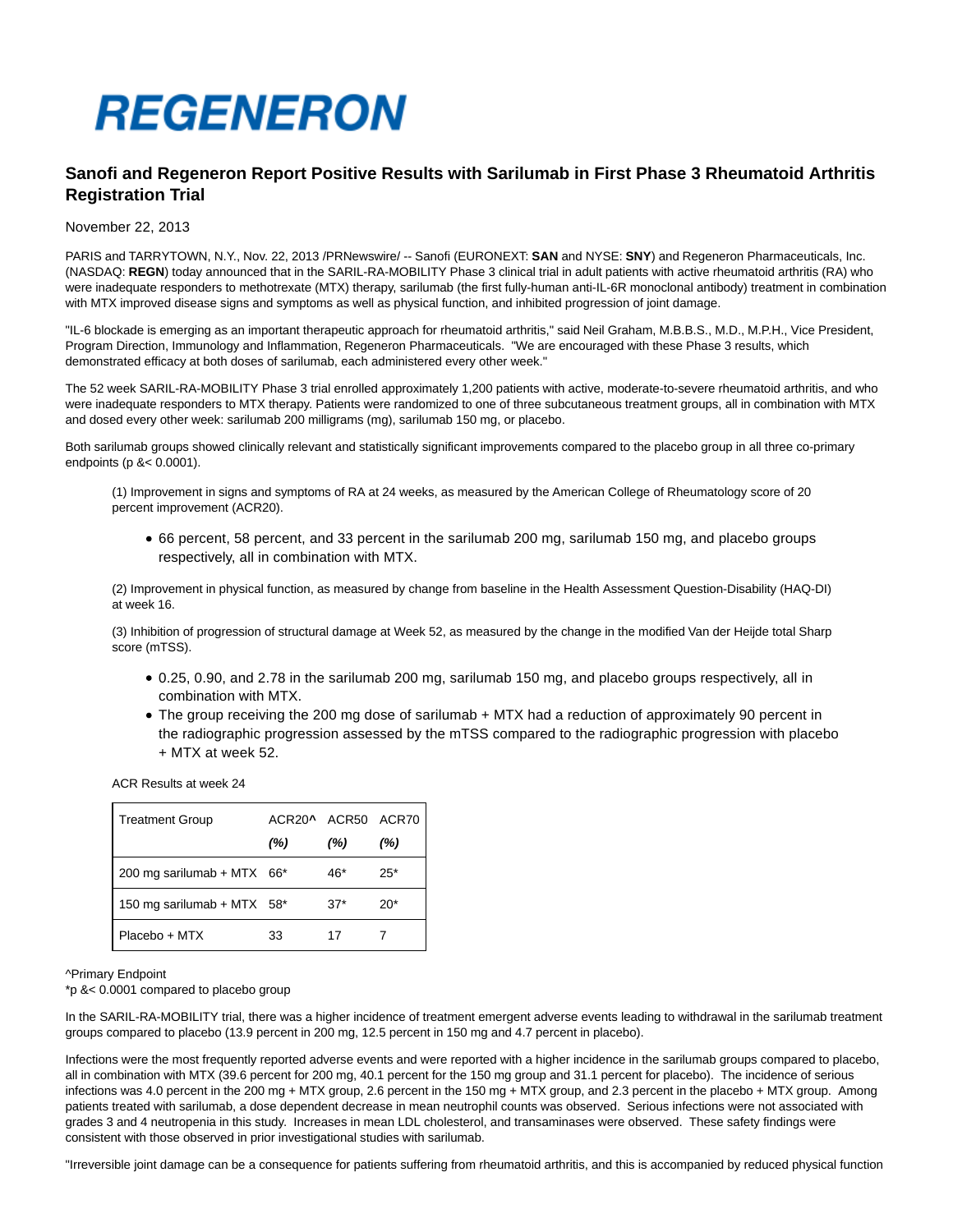in these patients," said Tanya M. Momtahen, M.S., Sarilumab Global Project Head, Sanofi. "This remains a major concern for rheumatoid arthritis patients. We are encouraged by these Phase 3 results and the impact sarilumab demonstrated on inhibition of progression of structural damage assessed radiographically in this study."

Additional analyses of efficacy and safety data from the SARIL-RA-MOBILITY study will be presented at a future medical conference.

## **About Sarilumab**

Sarilumab (REGN88/SAR153191) is the first fully-human monoclonal antibody directed against the IL-6 receptor (IL-6R). Sarilumab is a subcutaneously delivered inhibitor of IL-6 signaling, which binds with high affinity to the IL-6 receptor. It blocks the binding of IL-6 to its receptor and interrupts the resultant cytokine-mediated inflammatory signaling. Sarilumab was developed using Regeneron's VelocImmune® antibody technology.

The investigational agent described above is currently under clinical development and its safety and efficacy have not been fully evaluated by any regulatory authority.

## **About Sanofi**

Sanofi, an integrated global healthcare leader, discovers, develops and distributes therapeutic solutions focused on patients' needs. Sanofi has core strengths in the field of healthcare with seven growth platforms: diabetes solutions, human vaccines, innovative drugs, consumer healthcare, emerging markets, animal health and the new Genzyme. Sanofi is listed in Paris (EURONEXT: SAN) and in New York (NYSE: SNY).

# **About Regeneron Pharmaceuticals**

Regeneron is a leading science-based biopharmaceutical company based in Tarrytown, New York that discovers, invents, develops, manufactures, and commercializes medicines for the treatment of serious medical conditions. Regeneron markets medicines for eye diseases, colorectal cancer, and a rare inflammatory condition and has product candidates in development in other areas of high unmet medical need, including hypercholesterolemia, oncology, rheumatoid arthritis, asthma, and atopic dermatitis. For additional information about the company, please visit [www.regeneron.com.](http://www.regeneron.com/)

## **Sanofi Forward-Looking Statements**

This press release contains forward-looking statements as defined in the Private Securities Litigation Reform Act of 1995, as amended. Forwardlooking statements are statements that are not historical facts. These statements include projections and estimates and their underlying assumptions, statements regarding plans, objectives, intentions and expectations with respect to future financial results, events, operations, services, product development and potential, and statements regarding future performance. Forward-looking statements are generally identified by the words "expects", "anticipates", "believes", "intends", "estimates", "plans" and similar expressions. Although Sanofi's management believes that the expectations reflected in such forward-looking statements are reasonable, investors are cautioned that forward-looking information and statements are subject to various risks and uncertainties, many of which are difficult to predict and generally beyond the control of Sanofi, that could cause actual results and developments to differ materially from those expressed in, or implied or projected by, the forward-looking information and statements. These risks and uncertainties include among other things, the uncertainties inherent in research and development, future clinical data and analysis, including post marketing, decisions by regulatory authorities, such as the FDA or the EMA, regarding whether and when to approve any drug, device or biological application that may be filed for any such product candidates as well as their decisions regarding labelling and other matters that could affect the availability or commercial potential of such product candidates, the absence of guarantee that the product candidates if approved will be commercially successful, the future approval and commercial success of therapeutic alternatives, the Group's ability to benefit from external growth opportunities, trends in exchange rates and prevailing interest rates, the impact of cost containment policies and subsequent changes thereto, the average number of shares outstanding as well as those discussed or identified in the public filings with the SEC and the AMF made by Sanofi, including those listed under "Risk Factors" and "Cautionary Statement Regarding Forward-Looking Statements" in Sanofi's annual report on Form 20-F for the year ended December 31, 2012. Other than as required by applicable law, Sanofi does not undertake any obligation to update or revise any forward-looking information or statements.

#### **Regeneron Forward-Looking Statements**

This news release includes forward-looking statements that involve risks and uncertainties relating to future events and the future performance of Regeneron, and actual events or results may differ materially from these forward-looking statements. Words such as "anticipate," "expect," "intend," "plan," "believe," "seek," "estimate," variations of such words, and similar expressions are intended to identify such forward-looking statements, although not all forward-looking statements contain these identifying words. These statements concern, and these risks and uncertainties include, among others, the nature, timing, and possible success and therapeutic applications of Regeneron's products, product candidates, and research and clinical programs now underway or planned, including without limitation sarilumab; unforeseen safety issues resulting from the administration of products and product candidates in patients, including serious complications or side effects in connection with the use of Regeneron's product candidates in clinical trials; the likelihood and timing of possible regulatory approval and commercial launch of Regeneron's late-stage product candidates; ongoing regulatory obligations and oversight impacting Regeneron's research and clinical programs and business; determinations by regulatory and administrative governmental authorities which may delay or restrict Regeneron's ability to continue to develop or commercialize Regeneron's products and product candidates; competing drugs and product candidates that may be superior to Regeneron's products and product candidates; uncertainty of market acceptance and commercial success of Regeneron's products and product candidates; the ability of Regeneron to manufacture and manage supply chains for multiple products and product candidates; coverage and reimbursement determinations by third-party payers, including Medicare and Medicaid; unanticipated expenses; the costs of developing, producing, and selling products; the ability of Regeneron to meet any of its sales or other financial projections or guidance and changes to the assumptions underlying those projections or guidance; the potential for any license or collaboration agreement, including Regeneron's agreements with Sanofi and Bayer HealthCare, to be cancelled or terminated without any further product success; and risks associated with third party intellectual property and pending or future litigation relating thereto. A more complete description of these and other material risks can be found in Regeneron's filings with the United States Securities and Exchange Commission, including its Form 10-K for the year ended December 31, 2012 and its Form 10-Q for the quarterly period ended September 30, 2013. The reader is cautioned not to rely on any forward-looking statements made by Regeneron. Regeneron does not undertake any obligation to update publicly any forward-looking statement, including without limitation any financial projection or guidance, whether as a result of new information, future events, or otherwise.

#### **Sanofi Contacts:**